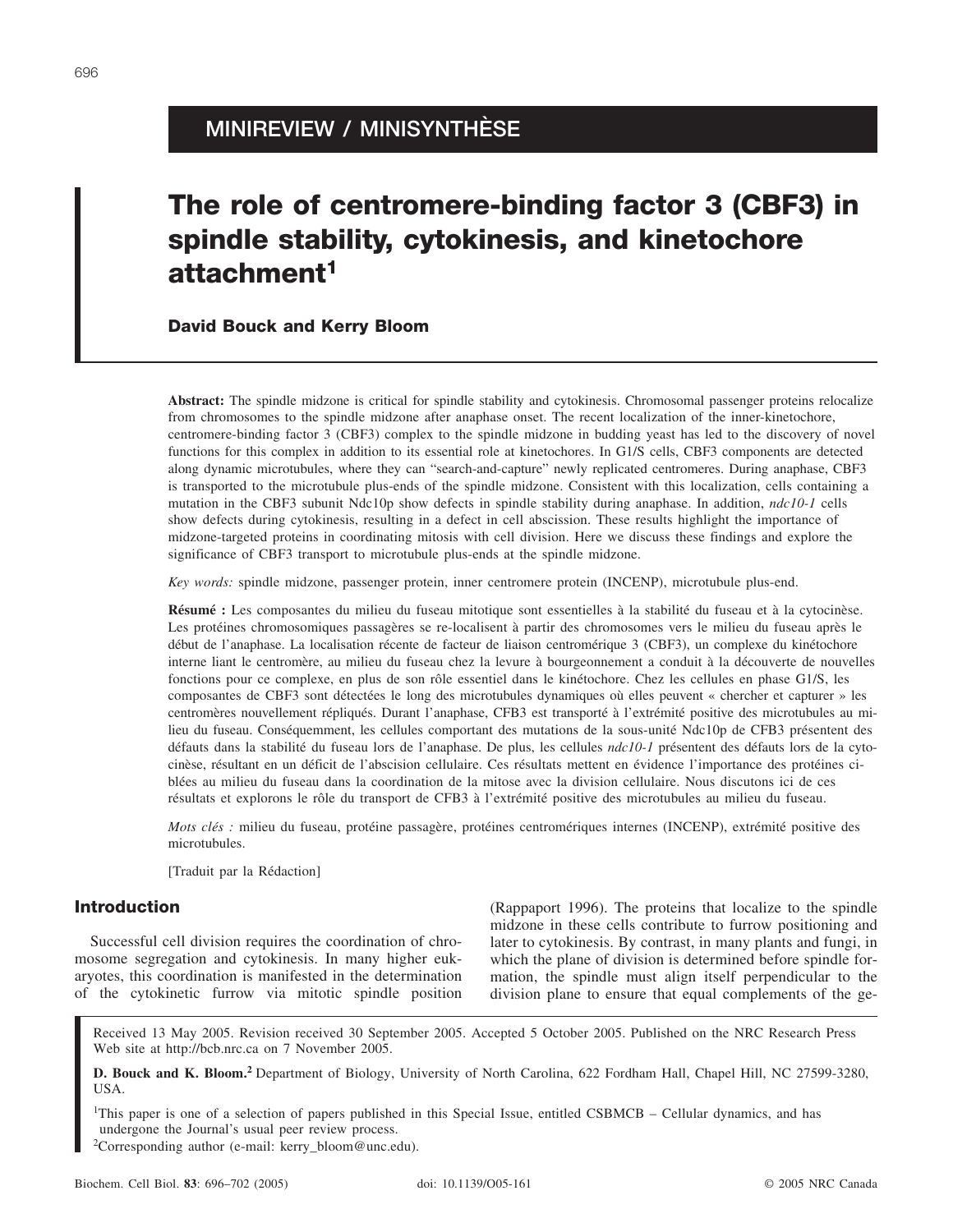nome will be segregated to opposite sides of the division plane (Pearson and Bloom 2004). In these cells, proteins directed to the spindle midzone may function as a signal for the initiation of cytokinesis, thus preventing cell division until the mitotic spindle has elongated along the proper axis. Regardless of whether the spindle defines the division plane or the cell shape defines the orientation for the spindle, the coordination of chromosome segregation and cytokinesis remains essential to the viability of the resulting daughter cells.

Among the proteins likely to couple chromosome segregation with cytokinesis are those that localize first to centromeres and later to the midzone of the anaphase spindle. The spindle midzone comprises overlapping microtubule plusends and is the future site of cytokinesis. First identified in 1987, chromosomal passenger proteins undergo programmed relocalization from chromosomes to the spindle midzone during anaphase (Cooke et al. 1987). This spatial–temporal regulation reflects the changing functions of these proteins during mitosis. Passenger proteins, including aurora B kinase, inner centromere protein (INCENP), survivin, TD-60, Dasra B / Borealin, and Dasra A / Borealin-2, first localize to chromosomes, where they function in chromatin compaction, and subsequently relocalize to the spindle midzone after anaphase onset (Adams et al. 2000; Andreassen et al. 1991; Gassmann et al. 2004; Kaitna et al. 2000; Kang et al. 2001; Leverson et al. 2002; Sampath et al. 2004; Wheatley et al. 2001). Consistent with their localization to the midzone, passenger proteins contribute to both spindle stability and cytokinesis (Andrews et al. 2003; Carmena and Earnshaw 2003).

Homologs of the passenger proteins aurora B, survivin, and INCENP have been identified in both *Saccharomyces cerevisiae* (Ipl1p, Bir1p, and Sli15p) and *Schizosaccharomyces pombe* (Ark1, Bir1/Cut17, and Pic1). In addition to sequence conservation across eukaryotes, the functions of these proteins are well conserved. As in tissue cells, these proteins have been shown to function during chromosome segregation, spindle regulation, and cytokinesis (Biggins et al. 1999; Buvelot et al. 2003; Kang et al. 2001; Kim et al. 1999; Leverson et al. 2002; Morishita et al. 2001; Petersen et al. 2001; Uren et al. 1999; Yoon and Carbon 1999).

In addition to forming the scaffold for Ipl1p, Bir1p, and Sli15p localization, the yeast anaphase spindle midzone hosts a number of other proteins involved in mitosis, including the spindle structural proteins Ase1p and Slk19p (Pellman et al. 1995; Schuyler et al. 2003; Sullivan et al. 2001; Zeng et al. 1999). We have recently found that the inner kinetochore complex centromere-binding factor 3 (CBF3) (consisting of Ndc10p, Ctf13p, Cep3p, and Skp1p) is transported to the spindle midzone during anaphase, where it localizes to the plus-ends of microtubules (Bouck and Bloom 2005). CBF3 remains associated with microtubule plus-ends during spindle disassembly and is detected along dynamic projections emanating from the spindle pole body in G1 (Fig. 1A).

The localization of CBF3 to growing and shortening microtubule plus-ends and the spindle midzone is the first demonstration of an inner-kinetochore, centromere-binding complex moving to the midzone (Bouck and Bloom 2005). This finding highlights the midzone as a key site within the cell where proteins may interact as part of the signaling pro**Fig. 1.** Non-centromeric localization of Ndc10p-YFP along microtubules. Asynchronously growing cells expressing Cse4p-CFP (centromere-specific histone H3 variant) and Ndc10p-YFP (pseudocolored as red and green, respectively) were imaged at various cell cycle stages by fluorescence microscopy. (A) In unbudded cell, Cse4p appears as a single spot, representing clustered centromeres (solid arrow), while Ndc10p is also detected, along a projection extending from the cluster (hollow arrow). (B) During metaphase, Cse4p and Ndc10p colocalize to 2 clusters representing bioriented sister chromatids. (C) In anaphase, Ndc10p localizes to the interpolar microtubules and spindle midzone (hollow arrow), while Cse4p appears as 2 discrete clusters.



cess essential for coordinating cellular functions. Here we discuss 3 possible roles for CBF3 in addition to its previously defined role in chromosome segregation: (*i*) midzone CBF3 could contribute to anaphase spindle stability; (*ii*) midzone CBF3 could act as part of the pathway necessary to ensures that cytokinesis follows chromosome segregation; and (*iii*) CBF3 associated with microtubule plus-ends could form a "pre-kinetochore" structure that matures into a com-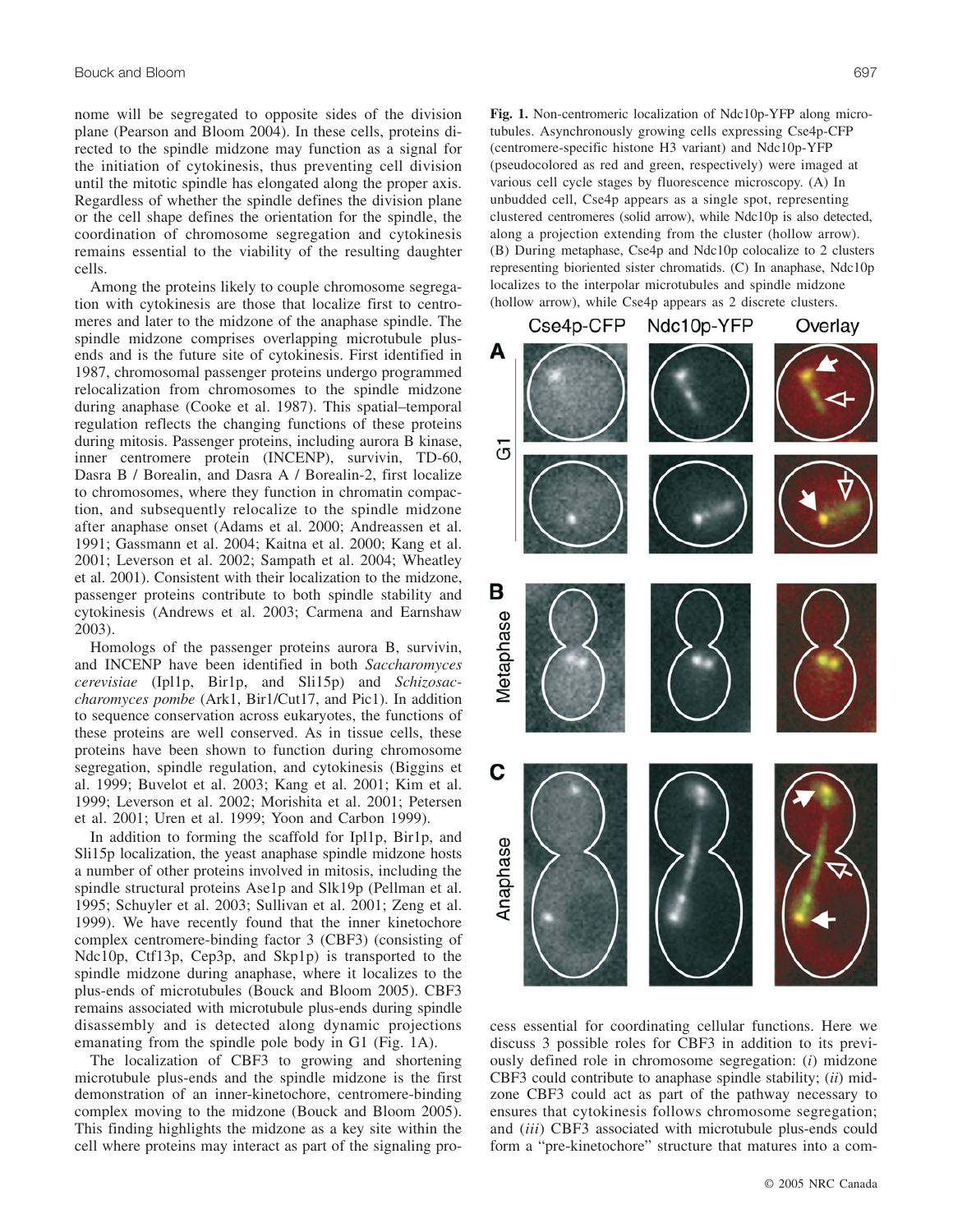plete kinetochore in the subsequent cell cycle. These novel CBF3 roles are not mutually exclusive of each other and represent a means by which CBF3 may function at different points throughout the cell cycle.

### **Ndc10p function in spindle stability**

The spindle midzone comprises overlapping microtubule plus-ends. In budding yeast, these microtubules are arranged with defined spacing and organization (Winey et al. 1995). As the spindle elongates during anaphase B, antiparallel microtubules slide against each other as they polymerize, producing the force necessary to separate the spindle pole bodies. Microtubule sliding is presumably a result of plus-end-directed motor proteins crosslinking antiparallel microtubules. Failure to promote microtubule polymerization or to crosslink and slide microtubules would result in short or fragile anaphase spindles.

The spindle midzone is populated by the dynamic plusends of microtubules. In budding yeast, microtubule minusends (embedded in the spindle pole bodies) do not contribute to microtubule dynamics (Maddox et al. 2000; Tanaka et al. 2005). Growth and shortening of microtubules appear to occur exclusively at plus-ends. At the spindle midzone, factors promoting microtubule polymerization must act to promote the microtubule growth necessary for spindle elongation.

Among the proteins at the midzone, Slk19p and Sli15p have been identified as contributing to spindle stability (Pellman et al. 1995; Schuyler et al. 2003; Sullivan et al. 2001; Zeng et al. 1999). Additionally, Ipl1p plays a role in regulating the timing of spindle disassembly, as *ipl1-321* mutants spend an additional 6 min in anaphase before spindle disassembly (Buvelot et al. 2003). The mechanism by which Ipl1p regulates the timing of spindle disassembly has not been determined, but 2 likely possibilities exist. Upon full spindle elongation, Ipl1p could activate a microtubule "depolymerase" at microtubule plus-ends to initiate spindle disassembly. One possibility for this microtubule depolymerase is Kar3p, which shows microtubule depolymerase activity in vitro, localizes weakly to spindle microtubules, and contains 4 putative Ipl1p phosphorylation sites based on the described consensus sequence (Cheeseman et al. 2002; Endow et al. 1994; Page et al. 1994). Alternatively, Ipl1p might regulate the timing of spindle disassembly through the destabilization or delocalization of microtubule plus-end stabilizing proteins. Consistent with this hypothesis, levels of Ase1p and Slk19p at the midzone decrease during anaphase (Bouck and Bloom 2005; Schuyler et al. 2003). Observation of the localization and stability of these proteins at the midzone in *ipl1* mutants would address this possibility.

CBF3 also contributes to spindle stability. Using *ndc10-1*, a temperature-sensitive allele of *NDC10* known to disrupt kinetochore structure and function and to bypass the spindle checkpoint, we examined spindle length and morphology in cells expressing GFP-Tub1p (Fraschini et al. 2001; Gardner et al. 2001; Goh and Kilmartin 1993). Under nonpermissive conditions, there is enrichment in  $2-4 \mu m$  spindles in asynchronously growing cells lacking functional Ndc10p (Fig. 2). Time-lapse microscopy revealed the cause of this enrichment: spindles repeat cycles of failed elongation during **Fig. 2.** Spindle elongation defect in cells lacking functional Ndc10p. Asynchronously growing *ndc10-1* cells were shifted to nonpermissive conditions for 90 min, and then spindle length was measured using GFP-Tub1p. *ndc10-1* cells showed an enrichment of shorter spindles, indicating a defect in spindle elongation.



anaphase. Spindles in *ndc10-1* cells partially elongate (usually to about  $5-6 \mu m$ , collapse, re-form, and then begin to elongate again (Bouck and Bloom 2005). This phenotype was attributed to lost Ndc10p function rather than lost kinetochore function, since cells lacking Nuf2p (another essential kinetochore protein) and Mad2p (allowing the cells to bypass the spindle checkpoint) showed no defects in spindle elongation (Bouck and Bloom 2005). Thus, in addition to functioning at the kinetochore, Ndc10p appears to play a role in stabilizing the spindle during anaphase elongation.

Since CBF3 has neither microtubule-binding nor motor properties, it seems unlikely that CBF3 itself plays a direct role in crosslinking or stabilizing antiparallel microtubules at the spindle midzone (Sorger et al. 1994). As part of the kinetochore, CBF3 serves as a foundation or scaffold for assembly of the remainder of the kinetochore (McAinsh et al. 2003). Likewise, at the spindle midzone, CBF3 might aid the assembly of microtubule-associated proteins directly responsible for spindle stability. The organization and dynamics of these proteins (Ase1p, Slk19p, and Sli15p) in *ndc10-1* cells could shed light on this possibility.

# **Coordination of chromosome segregation with cell division**

In most eukaryotes, nuclear envelope breakdown and chromosome condensation mark entry into mitosis. Dissolution of the nuclear envelope also enables interaction between the mitotic machinery and the cell cortex, thus allowing the orchestration of chromosome segregation and cytokinesis.

For many years, the formation of a midbody complex appeared to be essential for the positioning of the cytokinetic furrow and completion of cytokinesis, but more recently it has been shown that cells lacking a bipolar spindle (and thus a spindle midzone–midbody) are able to furrow and complete cytokinesis following an induced anaphase (Canman et al. 2003). In these cells, the stable attachments of microtubules to cortical regions may allow for the delivery of factors necessary for completion of cell division. This model allows for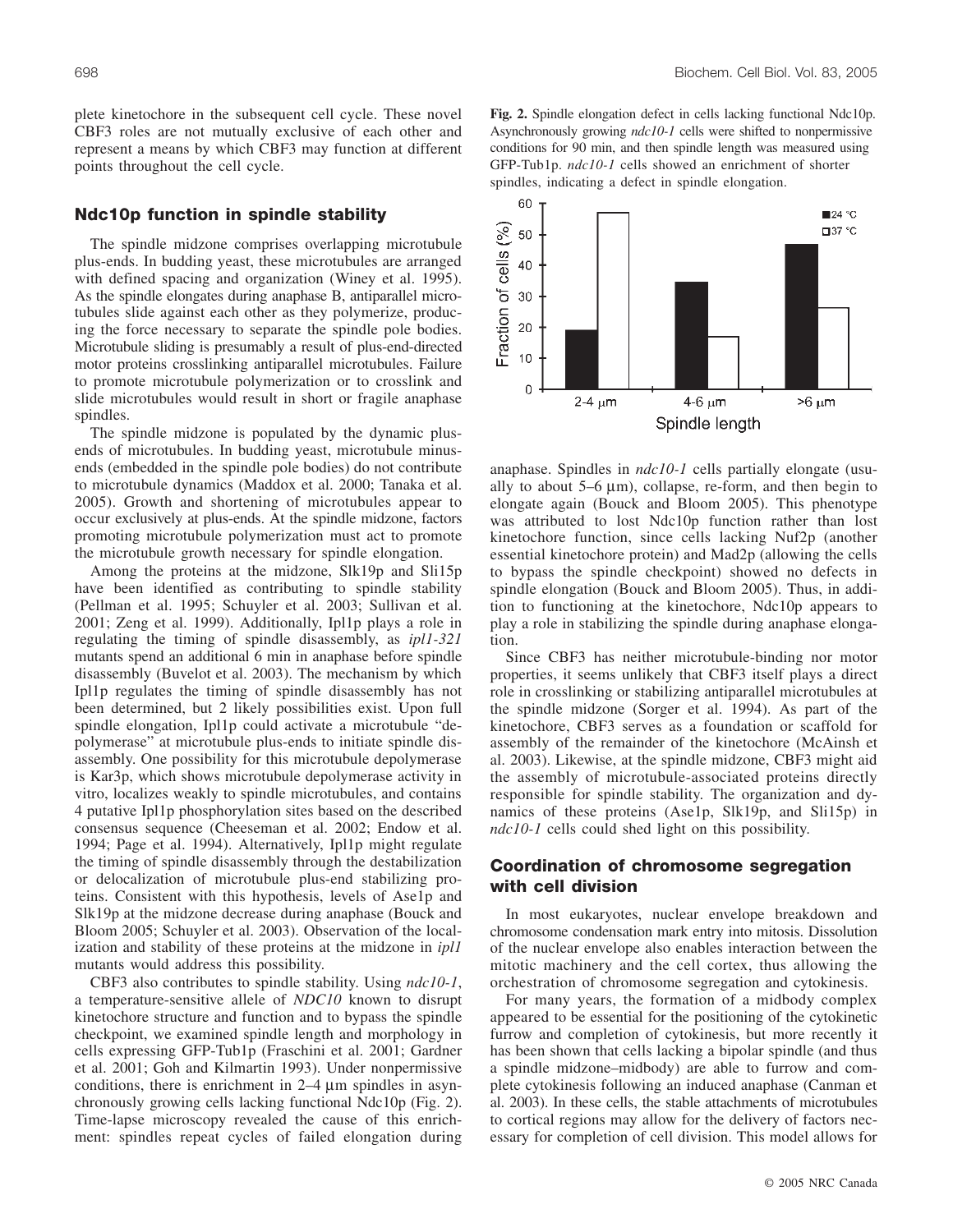**Fig. 3.** Multicell clusters in *ndc10-1* mutants caused by cell separation defect. *ndc10-1* cells expressing cytoplasmic GFP were shifted to nonpermissive temperature for 3 h. GFP within the mother was specifically photobleached with 4 laser (488 nm) exposures. Fluorescence intensity measurement of the mother and both buds showed partitioning between the mother and Bud 1, indicating that cytokinesis was complete, but cell separation was defective.



the coordination of the mitotic and cytokinetic machineries through spatial regulation and delivery of proteins. Thus, the delivery of certain components to microtubule plus-ends, rather than delivery of these components to the midbody, might be the critical signaling event for cytokinesis.

In budding yeast the nucleus remains intact during mitosis. Wild-type budding yeast forms binucleates and anucleates (a result of undergoing cytokinesis prior to either proper spindle alignment or spindle elongation) extremely rarely, and even mutants affecting spindle positioning show <5% binucleate cells (Li et al. 1993). This suggests that budding yeast has a mechanism by which the mitotic spindle signals to the bud neck for initiation of cytokinesis.

We have found that a previously unidentified phenotype of *ndc10-1* cells is the formation of multicell clusters (Fig. 3). This morphology can be a result of either failure to complete cytokinesis or failure in cell abscission following cytokinesis. FLIP (fluorescence loss in photobleaching) analysis of cytoplasmic green fluorescent protein (GFP) expressed in *ndc10-1* multibudded cells showed that these cells successfully complete cytokinesis but fail to separate from each other afterwards (Fig. 3). When the mother cell was specifically photobleached, fluorescence was lost in only 1 of the 2 attached daughters. This suggests that the bud that retained fluorescence had completed cytokinesis, whereas the other bud still shared a continuous cytoplasm with the mother cell. Cell wall digestion of fixed, multicell clusters also showed that these cells had completed cytokinesis but had failed to separate from each other (Bouck and Bloom 2005).

To better understand the basis of this failure in cell separation, the localization and organization of septins were examined in *ndc10-1* cells. In wild-type cells, septins form a ring at the bud neck, which splits into 2 rings around the time of cytokinesis (Lippincott et al. 2001). Septins have been proposed to recruit or retain factors to the bud neck essential for cytokinesis and cell separation (Dobbelaere and Barral 2004). In *ndc10-1* cells, the septin ring fails to split into 2 rings (Bouck and Bloom 2005). This defect likely causes the disorganization or delocalization of components needed at the neck during cytokinesis and cell separation.

How might the kinetochore communicate with the cytokinetic machinery? We can imagine 2 plausible means by which the kinetochore signals to the mother–bud neck in a closed mitosis. The first is signaling through the spindle pole body. Spindle pole bodies nucleate microtubules to both the nucleus and cytoplasm. These microtubules may act as signaling conduits emanating from a central hub, the spindle pole. During anaphase, centromere–kinetochore complexes are drawn close to the nuclear side of the spindle pole body, and during spindle disassembly many passenger proteins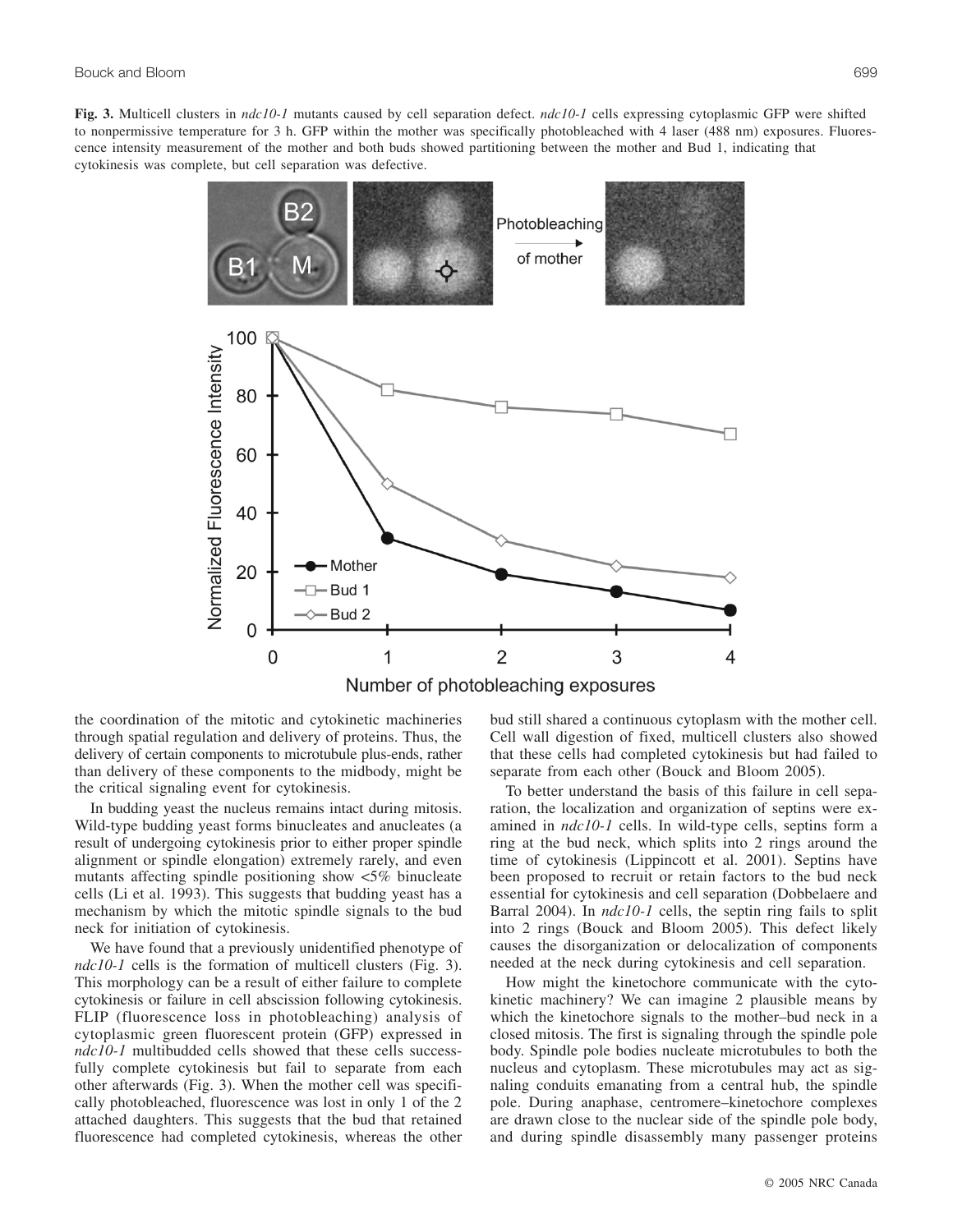**Fig. 4.** Model of the changing roles of CBF3. During G1/S, CBF3 may be involved in a search-and-capture mechanism for the capture of centromeres. Once kinetochores are formed CBF3 is essential for kinetochore function. During anaphase, CBF3 localizes to the midzone, where it might play a role in stabilizing the anaphase spindle. Once the spindle has fully elongated, CBF3 is enriched at the

midzone, where it could signal to the cytokinesis machinery at the mother–bud neck.Metaphase Mid-anaphase Kinetochore function Spindle stability  $G1/S$ Late anaphase Midzone<sup>></sup> Searchsignal to and-capture neck of centromeres Spindle pole body Microtubule Centromeric CBF3 **Nucleus** Chromosome • Non-centromeric CBF3

(including Ipl1p, Sli15, Ndc10p, Cep3p) reel back to the spindle pole bodies on depolymerizing microtubule plus-ends (Bouck and Bloom 2005; Buvelot et al. 2003). Either of these events could act as a signal transduced from the nuclear face to the cytoplasmic face of the spindle pole body. This signal could then be carried to the neck by cytoplasmic microtubules or diffusion of signaling molecules from the cytoplasmic face of the spindle pole body.

Alternatively, the delivery of proteins to microtubule plusends at the midzone during late anaphase could be the initiating step in signaling to the neck that chromosomes have segregated. The spindle midzone is located close to the mother–bud neck. Formation of the midzone complex could cause a signal to the neck through steric interaction of the nuclear envelope with the neck cortex, or through signaling through nuclear pores located near the midzone. Interestingly, many spindle checkpoint proteins have been localized to the nuclear pore complexes, and spindle checkpoint mutants also form multicell clusters when treated with microtubule depolymerizing agents (Hoyt et al. 1991; Iouk et al. 2002; Li and Murray 1991). Together, these data suggest that failure to form a midzone complex (whether caused by spindle fragility in *ndc10-1* cells or microtubule poisons) leads to a failure to complete cell division.

# **Building a kinetochore**

One of the greatest questions remaining in the field of mitosis research is how a centromere–kinetochore–microtubule attachment is formed. Three possibilities exist: first, a kinetochore can be built on a centromere and wait for a dynamic microtubule to find it. Second, a kinetochore could form on a microtubule and search for a centromere. Third, part of the kinetochore could form on the centromere and part on a microtubule; when these complementary complexes find each other a kinetochore is formed.

Discoveries of the last few years suggest that the kinetochore might be divided up into microtubule-associated and centromereassociated complexes. The outer kinetochore Dam1 complex has recently been shown to form rings around microtubules in vitro (Miranda et al. 2005; Westermann et al. 2005). This structure, if present in vivo, would likely remain associated with microtubules despite the presence or absence of centromeric DNA. In fact, the interface between the Dam1 ring complex and the Ndc80 complex appears to be the site of detachment–reattachment as mediated by the Ipl1p kinase (Shang et al. 2003). Since other kinetochore proteins and complexes, including the CBF3 complex, Cbf1p, and Cse4p, associate directly with centromeric DNA, it seems likely that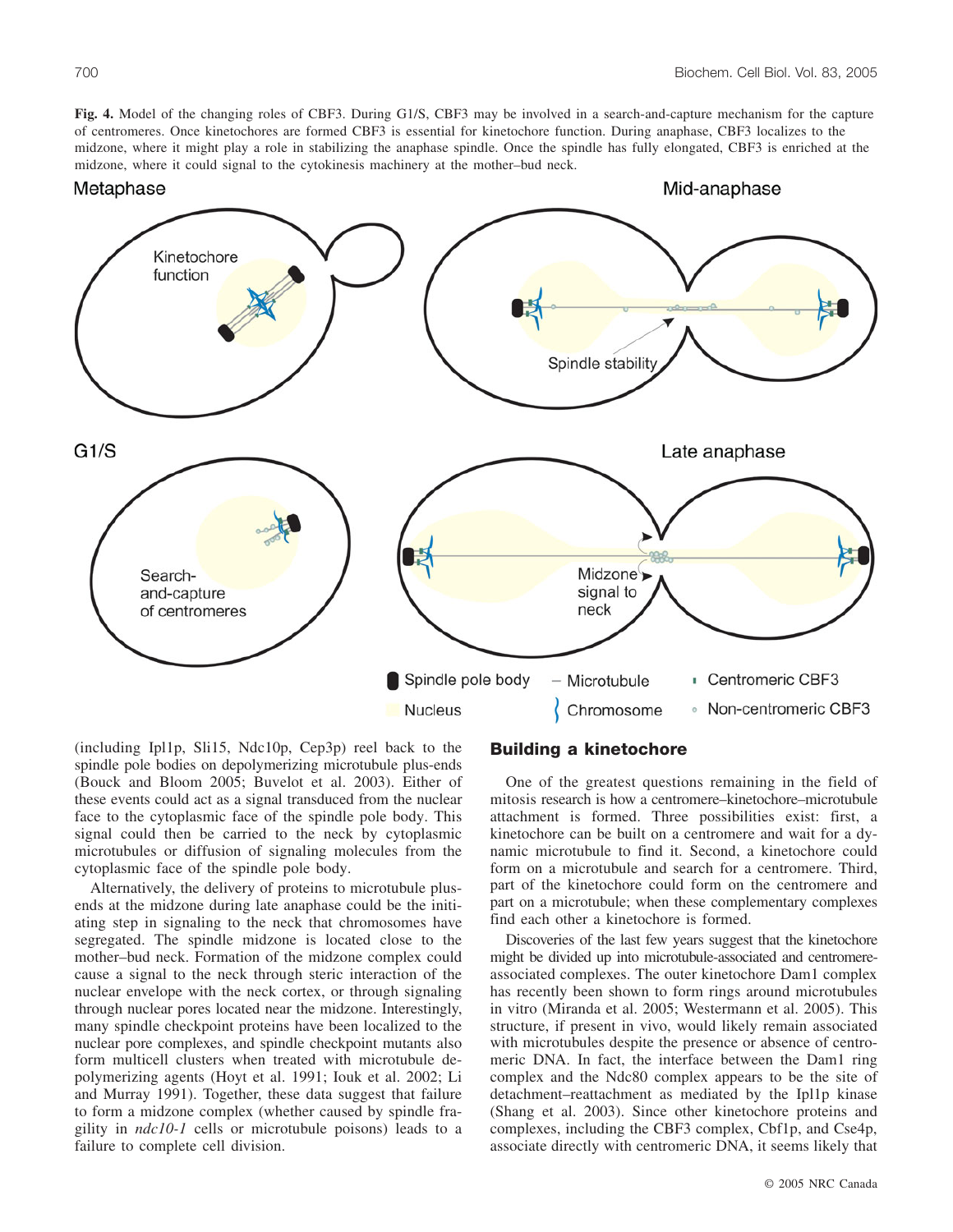the kinetochore is made up of complexes associated more directly with either the centromere or microtubules.

While increased understanding of kinetochore structure yields insights into how the subcomplexes of the kinetochore are arranged with respect to each other, it fails to directly address the question of how the centromere–kinetochore– microtubule structure is formed. The recent localization of CBF3 components to the plus-ends of growing and shrinking microtubules following spindle disassembly suggests that this complex may function in the next cell cycle in a "searchand-capture" mechanism to establish new kinetochore attachments (Bouck and Bloom 2005; Tanaka et al. 2005). Since the CBF3 complex specifically binds centromeric DNA and has now been localized with dynamic microtubules, this "pre-kinetochore" complex is capable of tethering centromerebound chromosomes to microtubules (Fig. 1A). Upon CBF3 binding of a centromere, additional kinetochore proteins and complexes could be recruited to this structure in a process of kinetochore maturation. The centromere–kinetochore– microtubule attachment has to be strong enough to withstand forces exerted during metaphase, and the quality of attachments has to be monitored by the spindle checkpoint. The addition of these complexes might offer increased stability and checkpoint function to the kinetochore.

## **Conclusion**

While microtubules have long been appreciated for their roles in nuclear positioning, nuclear orientation, and chromosome segregation, the formation of the spindle midzone and the delivery of proteins to microtubule plus-ends appear to be additional essential microtubule functions. Proteins associated with the spindle midzone are optimally positioned to act in the coordination of chromosome segregation and cytokinesis as a result of their dissociation from chromosomes after anaphase onset and their localization at the plane of division. We have found that the inner kinetochore complex CBF3 is targeted to the spindle midzone during anaphase and that it remains associated with dynamic nuclear microtubules in G1/S cells. CBF3 association with microtubule plus-ends could facilitate search-and-capture of centromeres following centromere replication in early S phase (Fig. 4). Once kinetochores are formed, CBF3 is essential to kinetochore function (i.e., tethering chromosomes to dynamic microtubule plus-ends). During anaphase, CBF3 is found along the interpolar microtubules and may function to stabilize the elongating spindle. CBF3 is enriched at the spindle midzone in late anaphase, where it might function in signaling the completion of chromosome segregation. These functions show that CBF3 may contribute to kinetochore assembly, spindle stability, and the coordination of chromosome segregation with cytokinesis.

#### **Acknowledgements**

The authors acknowledge the members of the Bloom lab for helpful discussions. K.S.B. is supported by NIH G32238.

### **References**

Adams, R.R., Wheatley, S.P., Gouldsworthy, A.M., Kandels-Lewis,

S.E., Carmena, M., Smythe, C. et al. 2000. INCENP binds the Aurora-related kinase AIRK2 and is required to target it to chromosomes, the central spindle and cleavage furrow. Curr. Biol. **10**: 1075–1078.

- Andreassen, P.R., Palmer, D.K., Wener, M.H., and Margolis, R.L. 1991. Telophase disc: a new mammalian mitotic organelle that bisects telophase cells with a possible function in cytokinesis. J. Cell Sci. **99**(3): 523–534.
- Andrews, P.D., Knatko, E., Moore, W.J., and Swedlow, J.R. 2003. Mitotic mechanics: the auroras come into view. Curr. Opin. Cell Biol. **15**: 672–683.
- Biggins, S., Severin, F.F., Bhalla, N., Sassoon, I., Hyman, A.A., and Murray, A.W. 1999. The conserved protein kinase Ipl1 regulates microtubule binding to kinetochores in budding yeast. Genes Dev. **13**: 532–544.
- Bouck, D.C., and Bloom, K.S. 2005. The kinetochore protein Ndc10p is required for spindle stability and cytokinesis in yeast. Proc. Natl. Acad. Sci. U.S.A. **102**: 5408–5413.
- Buvelot, S., Tatsutani, S.Y., Vermaak, D., and Biggins, S. 2003. The budding yeast Ipl1/Aurora protein kinase regulates mitotic spindle disassembly. J. Cell Biol. **160**: 329–339.
- Canman, J.C., Cameron, L.A., Maddox, P.S., Straight, A., Tirnauer, J.S., Mitchison, T.J. et al. 2003. Determining the position of the cell division plane. Nature (London), **424**: 1074–1078.
- Carmena, M., and Earnshaw, W.C. 2003. The cellular geography of aurora kinases. Nat. Rev. Mol. Cell Biol. **4**: 842–854.
- Cheeseman, I.M., Anderson, S., Jwa, M., Green, E.M., Kang, J., Yates, J.R., III. et al. 2002. Phospho-regulation of kinetochoremicrotubule attachments by the Aurora kinase Ipl1p. Cell, **111**: 163–172.
- Cooke, C.A., Heck, M.M., and Earnshaw, W.C. 1987. The inner centromere protein (INCENP) antigens: movement from inner centromere to midbody during mitosis. J. Cell Biol. **105**: 2053–2067.
- Dobbelaere, J., and Barral, Y. 2004. Spatial coordination of cytokinetic events by compartmentalization of the cell cortex. Science (Washington, D.C.), **305**: 393–396.
- Endow, S.A., Kang, S.J., Satterwhite, L.L., Rose, M.D., Skeen, V.P., and Salmon, E.D. 1994. Yeast Kar3 is a minus-end microtubule motor protein that destabilizes microtubules preferentially at the minus ends. EMBO J. **13**: 2708–2713.
- Fraschini, R., Beretta, A., Lucchini, G., and Piatti, S. 2001. Role of the kinetochore protein Ndc10 in mitotic checkpoint activation in *Saccharomyces cerevisiae*. Mol. Genet Genomics, **266**: 115–125.
- Gardner, R.D., Poddar, A., Yellman, C., Tavormina, P.A., Monteagudo, M.C., and Burke, D.J. 2001. The spindle checkpoint of the yeast *Saccharomyces cerevisiae* requires kinetochore function and maps to the CBF3 domain. Genetics, **157**: 1493–1502.
- Gassmann, R., Carvalho, A., Henzing, A.J., Ruchaud, S., Hudson, D.F., Honda, R. et al. 2004. Borealin: a novel chromosomal passenger required for stability of the bipolar mitotic spindle. J. Cell Biol. **166**: 179–191.
- Goh, P.Y., and Kilmartin, J.V. 1993. NDC10: a gene involved in chromosome segregation in *Saccharomyces cerevisiae*. J. Cell Biol. **121**: 503–512.
- Hoyt, M.A., Totis, L., and Roberts, B.T. 1991. *S. cerevisiae* genes required for cell cycle arrest in response to loss of microtubule function. Cell, **66**: 507–517.
- Iouk, T., Kerscher, O., Scott, R.J., Basrai, M.A., and Wozniak, R.W. 2002. The yeast nuclear pore complex functionally interacts with components of the spindle assembly checkpoint. J. Cell Biol. **159**: 807–819.
- Kaitna, S., Mendoza, M., Jantsch-Plunger, V., and Glotzer, M. 2000. Incenp and an aurora-like kinase form a complex essential for